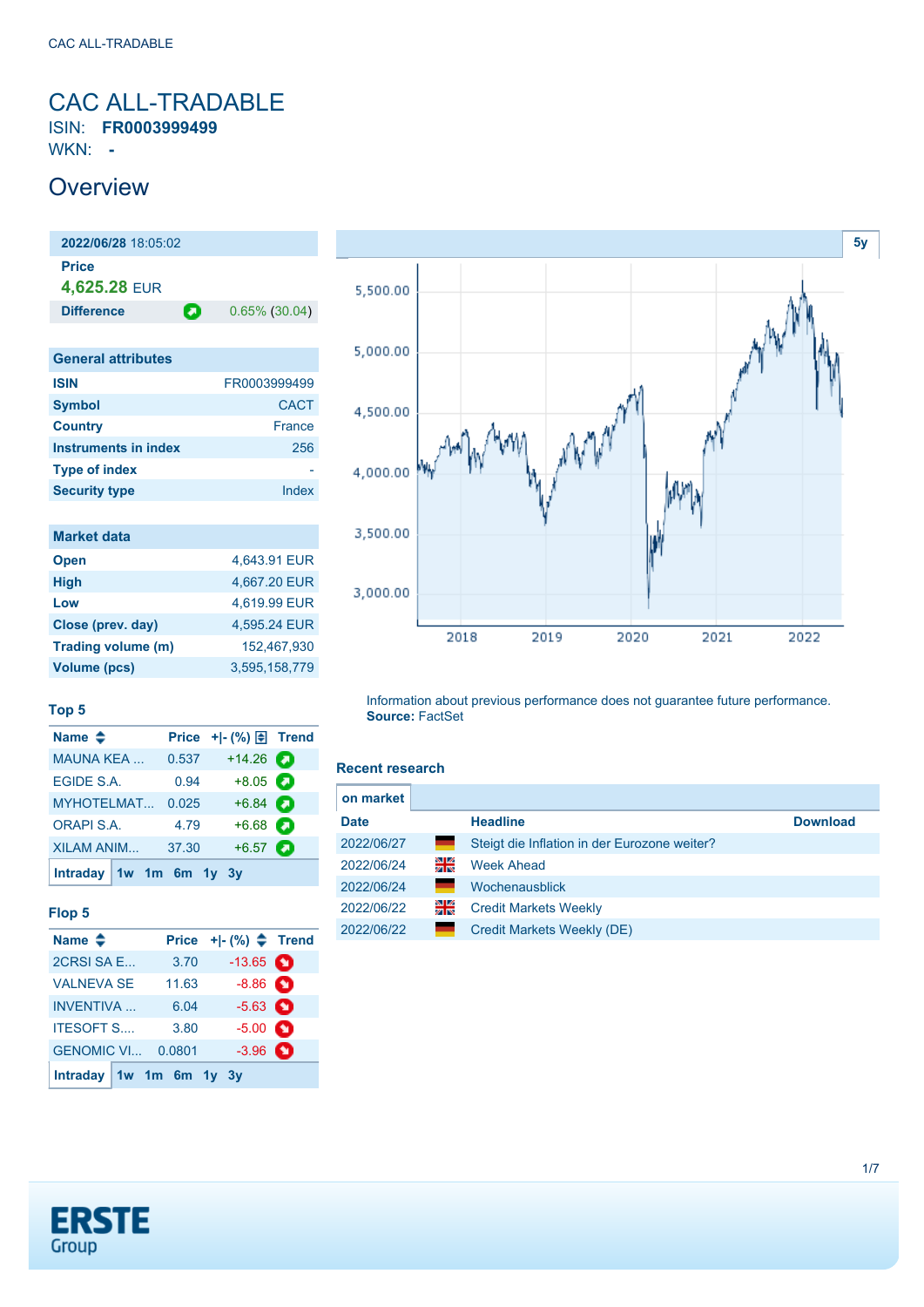| <b>Futures and Options</b> |  |
|----------------------------|--|
| <b>Related Futures</b>     |  |
| <b>Related Options</b>     |  |

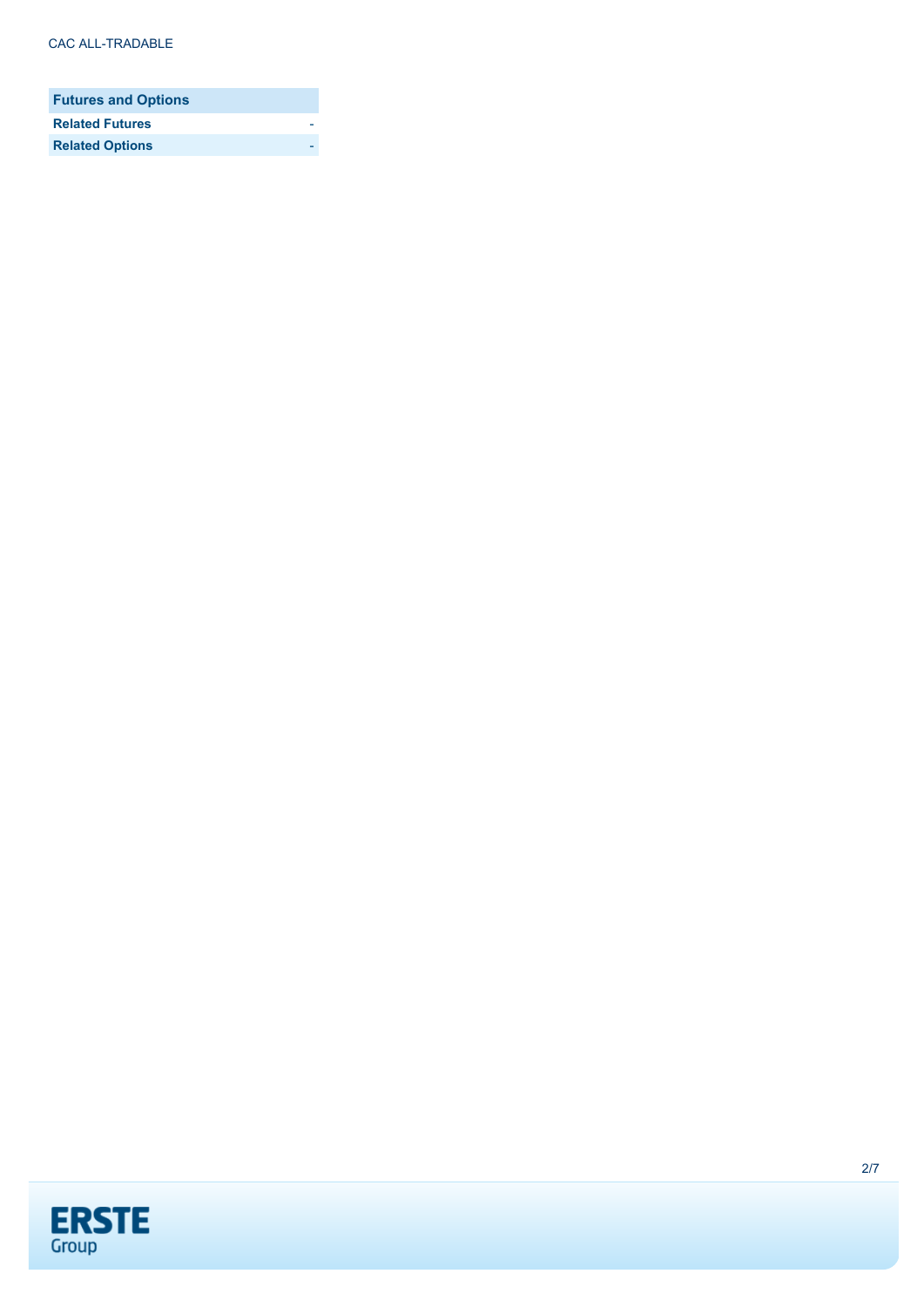## **Details**

**2022/06/28** 18:05:02 **Price 4,625.28** EUR

**Difference 0.65% (30.04)** 

| <b>General attributes</b> |              |
|---------------------------|--------------|
| <b>ISIN</b>               | FR0003999499 |
| <b>Symbol</b>             | <b>CACT</b>  |
| <b>Country</b>            | France       |
| <b>Security type</b>      | Index        |
| Instruments in index      | 256          |

| <b>Market data</b>  |               |
|---------------------|---------------|
| <b>Open</b>         | 4,643.91 EUR  |
| <b>High</b>         | 4,667.20 EUR  |
| Low                 | 4,619.99 EUR  |
| Close (prev. day)   | 4.595.24 EUR  |
| Trading volume (m)  | 152.467.930   |
| <b>Volume (pcs)</b> | 3.595.158.779 |

#### **Performance and Risk**

|                   | 6m        | 1v        | 3v        |
|-------------------|-----------|-----------|-----------|
| Perf $(\%)$       | $-15.23%$ | $-8.14%$  | $+8.07%$  |
| Perf (abs.)       | $-830.71$ | $-409.95$ | $+345.55$ |
| <b>Beta</b>       | -         |           |           |
| <b>Volatility</b> | 25.70     | 20.98     | 23.49     |



Information about previous performance does not guarantee future performance. **Source:** FactSet

| <b>Price data</b>                           |                            |
|---------------------------------------------|----------------------------|
| Ø price 5 days   Ø volume 5 days (pcs.)     | 4,561.66 EUR (182,685,729) |
| Ø price 30 days   Ø volume 30 days (pcs.)   | 4,745.56 EUR (238,472,073) |
| Ø price 100 days   Ø volume 100 days (pcs.) | 4,913.54 EUR (213,558,141) |
| Ø price 250 days   Ø volume 250 days (pcs.) | 5,101.30 EUR (175,715,532) |
| <b>YTD High   date</b>                      | 5,604.02 EUR (2022/01/05)  |
| <b>YTD Low   date</b>                       | 4,368.39 EUR (2022/03/07)  |
| 52 Weeks High   date                        | 5,604.02 EUR (2022/01/05)  |
| 52 Weeks Low   date                         | 4,368.39 EUR (2022/03/07)  |

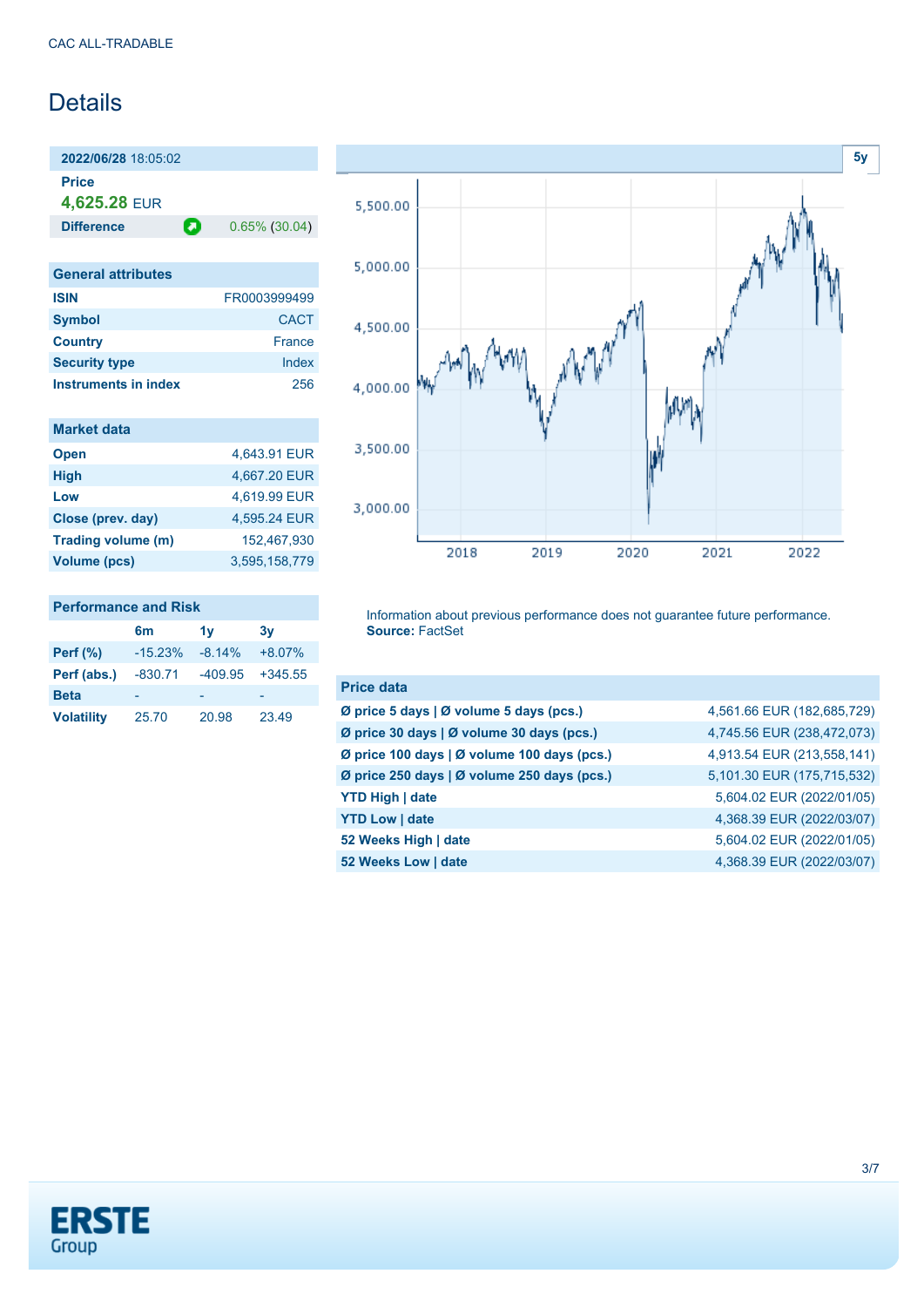# **Composition**

| Page 1 of 3 |  |
|-------------|--|
|             |  |
|             |  |

| Name $\triangleq$<br><b>ISIN</b>         | <b>Price</b> | Diff % $\triangleq$<br>Diff $+/-$ | Performance $\triangle$ | <b>Date</b><br><b>Time</b> | Turnover Pc. ♦<br>Turnover Money ♦ |
|------------------------------------------|--------------|-----------------------------------|-------------------------|----------------------------|------------------------------------|
| 2CRSI SA EUR0.09<br>FR0013341781         | 3.70         | $-13.65%$<br>$-0.59$              |                         | 22/06/28<br>17:35:19       | 121,850<br>442,078.00              |
| AB SCIENCE S.A.<br>FR0010557264          | 8.345        | $-1.82%$<br>$-0.16$               |                         | 22/06/28<br>17:35:17       | 29,403<br>250,204.00               |
| ABC ARBITRAGE S.A.<br>FR0004040608       | 7.01         | $-0.71%$<br>$-0.05$               |                         | 22/06/28<br>17:35:21       | 27,281<br>191,983.00               |
| <b>ABEO SA EUR0.75</b><br>FR0013185857   | 19.20        | $-1.79%$<br>$-0.35$               |                         | 22/06/28<br>15:07:57       | 857<br>16,596.00                   |
| ABIONYX PHARMA S.A.<br>FR0012616852      | 1.546        | 3.20%<br>0.05                     |                         | 22/06/28<br>17:35:07       | 25,737<br>39,486.00                |
| ABIVAX S.A.<br>FR0012333284              | 10.66        | 2.50%<br>0.26                     | ▀                       | 22/06/28<br>17:35:16       | 11,489<br>120,599.00               |
| <b>ACCOR S.A.</b><br>FR0000120404        | 28.02        | 0.83%<br>0.23                     | I                       | 22/06/28<br>17:35:02       | 734,031<br>20,629,829.00           |
| <b>ACTEOS S.A.</b><br>FR0000076861       | 1.845        | $-3.91%$<br>$-0.08$               |                         | 22/06/28<br>15:43:54       | 4,891<br>9,091.00                  |
| <b>ACTIA GROUP S.A.</b><br>FR0000076655  | 4.04         | 1.00%<br>0.04                     | ┋                       | 22/06/28<br>17:35:27       | 2,116<br>8,478.00                  |
| <b>ADOCIA SAS</b><br>FR0011184241        | 4.495        | $-0.55%$<br>$-0.03$               |                         | 22/06/28<br>17:35:09       | 14,146<br>63,424.00                |
| <b>ADUX</b><br>FR0012821890              | 1.815        | $-0.27%$<br>$-0.01$               |                         | 22/06/28<br>16:37:42       | 383<br>693.00                      |
| <b>AIR FRANCE-KLM SA</b><br>FR0000031122 | 1.215        | 1.89%<br>0.02                     | ▋                       | 22/06/28<br>17:38:57       | 14,465,446<br>17,656,486.00        |
| <b>AIR LIQUIDE SA</b><br>FR0000120073    | 133.98       | 0.18%<br>0.24                     |                         | 22/06/28<br>17:39:18       | 626,505<br>84,110,533.00           |
| <b>AIRBUS SE</b><br>NL0000235190         | 94.94        | 1.86%<br>1.73                     | ▋                       | 22/06/28<br>17:38:47       | 1,499,340<br>142,914,259.00        |
| <b>AKWEL S.A.</b><br>FR0000053027        | 16.00        | 0.13%<br>0.02                     |                         | 22/06/28<br>17:35:07       | 8,992<br>144,348.00                |
| <b>ALBIOMA</b><br>FR0000060402           | 49.78        | 0.08%<br>0.04                     |                         | 22/06/28<br>17:35:23       | 110,363<br>5,493,319.00            |
| ALD EUR1.5<br>FR0013258662               | 11.94        | 1.02%<br>0.12                     | I                       | 22/06/28<br>17:35:23       | 98,156<br>1,178,891.00             |
| <b>ALSTOM SA</b><br>FR0010220475         | 24.16        | 1.17%<br>0.28                     | I                       | 22/06/28<br>17:36:43       | 1,139,588<br>27,745,753.00         |
| ALTAREA S.C.A.<br>FR0000033219           | 137.60       | 3.61%<br>4.80                     |                         | 22/06/28<br>17:35:26       | 8,710<br>1,199,210.00              |
| <b>ALTEN S.A.</b><br>FR0000071946        | 108.50       | 1.88%<br>2.00                     | ▀                       | 22/06/28<br>17:35:02       | 48,826<br>4,751,146.00             |
| <b>AMUNDI S.A.</b><br>FR0004125920       | 53.75        | 1.70%<br>0.90                     | ⋾                       | 22/06/28<br>17:35:02       | 276.946<br>14,948,032.00           |
| APERAM S.A.<br>LU0569974404              | 29.36        | $-1.97%$<br>$-0.59$               |                         | 22/06/28<br>17:35:07       | 258,416<br>7,697,408.00            |
| <b>ARAMIS GROUP SAS</b><br>FR0014003U94  | 4.552        | 2.29%<br>0.10                     | ▀                       | 22/06/28<br>17:35:26       | 325,774<br>1,542,870.00            |

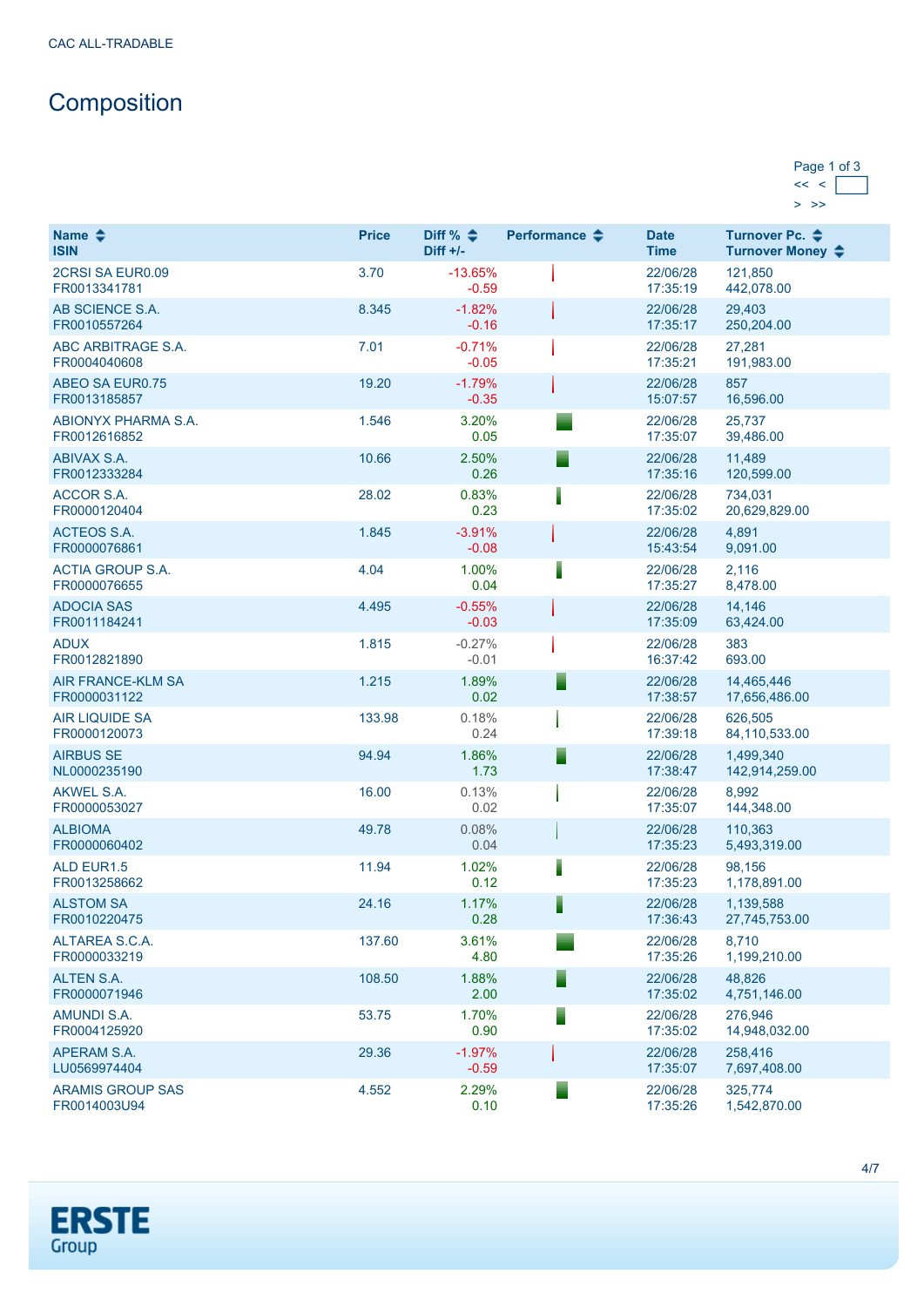#### CAC ALL-TRADABLE

| ARCELORMITTAL S.A.<br>LU1598757687             | 23.08  | $0.00\%$<br>0.00    |   | 22/06/28<br>17:38:15 | 4,361,705<br>101,688,157.00 |
|------------------------------------------------|--------|---------------------|---|----------------------|-----------------------------|
| ARKEMA S.A.<br>FR0010313833                    | 90.18  | $-0.40%$<br>$-0.36$ |   | 22/06/28<br>17:35:29 | 120.814<br>10,959,110.00    |
| ARTMARKET.COM S.A.<br>FR0000074783             | 7.15   | 0.70%<br>0.05       |   | 22/06/28<br>17:35:27 | 3,039<br>21,492.00          |
| ASSYSTEM S.A.<br>FR0000074148                  | 33.60  | $-1.18%$<br>$-0.40$ |   | 22/06/28<br>17:35:09 | 823<br>27,768.00            |
| ATARI S.A.<br>FR0010478248                     | 0.1491 | $-1.39%$<br>$-0.00$ |   | 22/06/28<br>17:35:31 | 651,630<br>99,257.00        |
| <b>ATEME SA</b><br>FR0011992700                | 12.50  | 2.63%<br>0.32       |   | 22/06/28<br>16:25:26 | 3,132<br>38,789.00          |
| <b>ATOS SE</b><br>FR0000051732                 | 14.145 | 3.44%<br>0.47       |   | 22/06/28<br>17:37:25 | 1,969,168<br>27,881,286.00  |
| <b>AUBAY TECHNOLOGY S.A.</b><br>FR0000063737   | 48.35  | $0.00\%$<br>0.00    |   | 22/06/28<br>17:35:03 | 2,319<br>112,158.00         |
| AURES TECHNOLOGIES S.A.<br>FR0013183589        | 15.60  | $0.00\%$<br>0.00    |   | 22/06/28<br>17:02:11 | 108<br>1,685.00             |
| AURÉA S.A.<br>FR0000039232                     | 8.70   | 0.23%<br>0.02       |   | 22/06/28<br>13:55:31 | 655<br>5,688.00             |
| <b>AVENIR TELECOM S.A.</b><br>FR0013529815     | 0.014  | $-1.41%$<br>$-0.00$ |   | 22/06/28<br>17:35:00 | 22.793.316<br>330,223.00    |
| AXA S.A.<br>FR0000120628                       | 22.29  | 1.16%<br>0.26       | ▌ | 22/06/28<br>17:38:32 | 4,627,543<br>103,207,767.00 |
| AÉROPORTS DE PARIS S.A.<br>FR0010340141        | 128.30 | 1.02%<br>1.30       | Ī | 22/06/28<br>17:38:51 | 59.882<br>7,719,945.00      |
| <b>BALYO SA EUR0.08</b><br>FR0013258399        | 0.847  | 3.29%<br>0.03       |   | 22/06/28<br>17:35:42 | 98,871<br>83,591.00         |
| BASTIDE, LE CONFORT MED.<br>FR0000035370       | 36.40  | $-0.41%$<br>$-0.15$ |   | 22/06/28<br>17:35:48 | 988<br>36,107.00            |
| <b>BELIEVE SA EUR0.005</b><br>FR0014003FE9     | 8.115  | $-0.18%$<br>$-0.02$ |   | 22/06/28<br>17:35:08 | 16,457<br>133,973.00        |
| <b>BENETEAU S.A.</b><br>FR0000035164           | 10.44  | 0.38%<br>0.04       |   | 22/06/28<br>17:35:26 | 137.610<br>1,440,886.00     |
| <b>BIGBEN INTERACTIVE S.A.</b><br>FR0000074072 | 16.60  | 0.24%<br>0.04       |   | 22/06/28<br>17:35:10 | 20.397<br>206,884.00        |
| <b>BIOMERIEUX</b><br>FR0013280286              | 91.16  | $-0.33%$<br>$-0.30$ |   | 22/06/28<br>17:35:05 | 78,738<br>7,202,620.00      |
| <b>BNP PARIBAS S.A.</b><br>FR0000131104        | 47.91  | 0.22%<br>0.11       |   | 22/06/28<br>17:35:17 | 2,000,150<br>96,272,587.00  |
| <b>BOIRON S.A.</b><br>FR0000061129             | 41.00  | $0.00\%$<br>0.00    |   | 22/06/28<br>17:35:27 | 752<br>30,965.00            |
| <b>BOLLORÉ S.A.</b><br>FR0000039299            | 4.864  | $-0.90%$<br>$-0.04$ |   | 22/06/28<br>17:36:04 | 1,145,889<br>5,605,314.00   |
| <b>BONDUELLE SA</b><br>FR0000063935            | 16.04  | $-1.60%$<br>$-0.26$ |   | 22/06/28<br>17:35:25 | 6,816<br>111,116.00         |
| <b>BOURSE DIRECT SA</b><br>FR0000074254        | 3.04   | $0.00\%$<br>0.00    |   | 22/06/28<br>16:43:14 | 527<br>1,586.00             |
| <b>BOUYGUES S.A.</b><br>FR0000120503           | 30.65  | 1.12%<br>0.34       | F | 22/06/28<br>17:35:27 | 806,929<br>24,760,869.00    |
| <b>BUREAU VERITAS S.A.</b><br>FR0006174348     | 25.19  | $-0.75%$<br>$-0.19$ |   | 22/06/28<br>17:35:22 | 839,004<br>21,172,569.00    |
| CAFOM S.A.<br>FR0010151589                     | 13.25  | $-3.28%$<br>$-0.45$ |   | 22/06/28<br>17:35:29 | 1,010<br>13,697.00          |
| <b>CAPGEMINI SE</b>                            | 174.70 | $-3.48%$            |   | 22/06/28             | 559,626                     |

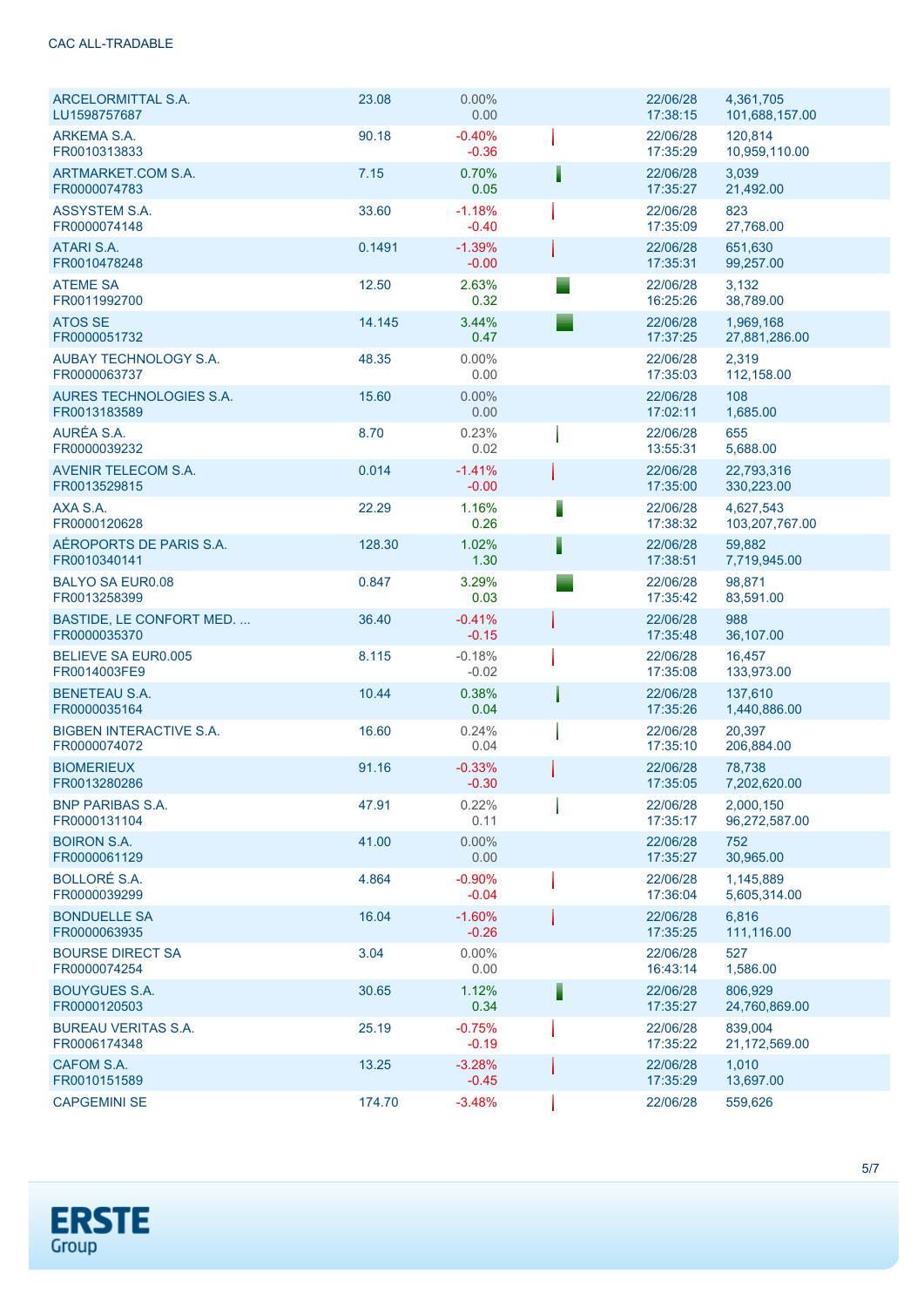#### CAC ALL-TRADABLE

| FR0000125338                                         |        | $-6.30$             |   | 17:36:33             | 98,796,554.00               |
|------------------------------------------------------|--------|---------------------|---|----------------------|-----------------------------|
| <b>CARMILA SA</b><br>FR0010828137                    | 14.82  | 1.51%<br>0.22       | F | 22/06/28<br>17:35:00 | 113,468<br>1,668,820.00     |
| <b>CARREFOUR SA</b><br>FR0000120172                  | 17.255 | 0.97%<br>0.17       | Ī | 22/06/28<br>17:35:15 | 1,670,369<br>28,875,656.00  |
| <b>CASINO GUICHARD-PERRACHON</b><br>FR0000125585     | 13.12  | 0.23%<br>0.03       |   | 22/06/28<br>17:35:09 | 371.239<br>4,863,871.00     |
| <b>CAST SA</b><br>FR0000072894                       | 7.54   | 0.27%<br>0.02       |   | 22/06/28<br>15:57:29 | 7,300<br>55,042.00          |
| <b>CATANA GROUP</b><br>FR0010193052                  | 6.61   | $-1.78%$<br>$-0.12$ |   | 22/06/28<br>17:35:16 | 59,418<br>398,647.00        |
| <b>CATERING INTERNATIONAL &amp; </b><br>FR0000064446 | 9.06   | $0.00\%$<br>0.00    |   | 22/06/28<br>17:29:45 | 494<br>4,491.00             |
| <b>CBO TERRITORIA</b><br>FR0010193979                | 3.64   | $0.00\%$<br>0.00    |   | 22/06/28<br>17:29:50 | 9,749<br>35,439.00          |
| <b>CEGEDIM S.A.</b><br>FR0000053506                  | 23.30  | 2.19%<br>0.50       |   | 22/06/28<br>17:35:18 | 3,899<br>90,700.00          |
| CGG S.A.<br>FR0013181864                             | 0.89   | 2.91%<br>0.03       |   | 22/06/28<br>17:35:24 | 11,335,627<br>10,114,282.00 |
| <b>CHARGEURS SA</b><br>FR0000130692                  | 16.61  | 0.06%<br>0.01       |   | 22/06/28<br>17:35:28 | 25,478<br>428,235.00        |
| <b>CIBOX INTER@CTIVE SA</b><br>FR0000054322          | 0.0733 | 2.52%<br>0.00       |   | 22/06/28<br>17:35:11 | 1,174,975<br>87,549.00      |
| <b>CLARANOVA SE</b><br>FR0013426004                  | 3.662  | 1.72%<br>0.06       |   | 22/06/28<br>17:35:22 | 137.007<br>508,015.00       |
| COFACE S.A.<br>FR0010667147                          | 10.40  | 1.96%<br>0.20       |   | 22/06/28<br>17:35:08 | 223,354<br>2,332,011.00     |
| <b>COMPAGNIE DE SAINT-GOBAIN</b><br>FR0000125007     | 42.685 | $-0.23%$<br>$-0.10$ |   | 22/06/28<br>17:37:04 | 1,020,530<br>43,646,810.00  |
| <b>COMPAGNIE DES ALPES S.A.</b><br>FR0000053324      | 15.10  | 2.03%<br>0.30       |   | 22/06/28<br>17:35:01 | 60,347<br>905,396.00        |
| <b>COMPAGNIE GENERALE DES ET</b><br>FR001400AJ45     | 26.615 | 0.59%<br>0.16       |   | 22/06/28<br>17:35:25 | 1,175,531<br>31,338,581.00  |
| COMPAGNIE PLASTIC OMNIUM<br>FR0000124570             | 17.19  | 2.81%<br>0.47       |   | 22/06/28<br>17:37:28 | 98,818<br>1,697,175.00      |
| <b>COVIVIO SA</b><br>FR0000064578                    | 57.80  | 2.21%<br>1.25       |   | 22/06/28<br>17:36:16 | 123,782<br>7,147,415.00     |
| CRÉDIT AGRICOLE S.A.<br>FR0000045072                 | 9.143  | 0.48%<br>0.04       |   | 22/06/28<br>17:35:11 | 4,443,911<br>40,854,780.00  |
| <b>CS COMMUNICATION &amp; SYSTEM</b><br>FR0007317813 | 7.12   | $-1.11%$<br>$-0.08$ |   | 22/06/28<br>17:19:08 | 2,302<br>16,374.00          |
| DANONE S.A.<br>FR0000120644                          | 52.89  | 0.40%<br>0.21       |   | 22/06/28<br>17:35:05 | 1,337,910<br>70,922,002.00  |
| DASSAULT AVIATION S.A.<br>FR0014004L86               | 151.30 | 2.79%<br>4.10       |   | 22/06/28<br>17:35:05 | 45,054<br>6,817,251.00      |
| DASSAULT SYSTÈMES SE<br>FR0014003TT8                 | 36.24  | $-0.23%$<br>$-0.09$ |   | 22/06/28<br>17:35:06 | 956,200<br>34,748,151.00    |
| <b>DBV TECHNOLOGIES</b><br>FR0010417345              | 4.482  | 0.76%<br>0.03       |   | 22/06/28<br>17:35:22 | 155,350<br>688,214.00       |
| <b>DEKUPLE</b><br>FR0000062978                       | 31.00  | $-0.96%$<br>$-0.30$ |   | 22/06/28<br>15:07:31 | 281<br>8,738.00             |
| <b>DERICHEBOURG SA</b><br>FR0000053381               | 5.905  | $-0.92%$<br>$-0.06$ |   | 22/06/28<br>17:35:08 | 224,779<br>1,336,929.00     |
| <b>EDENRED S.A.</b><br>FR0010908533                  | 44.44  | 0.23%<br>0.10       |   | 22/06/28<br>17:35:30 | 629,100<br>28,129,759.00    |